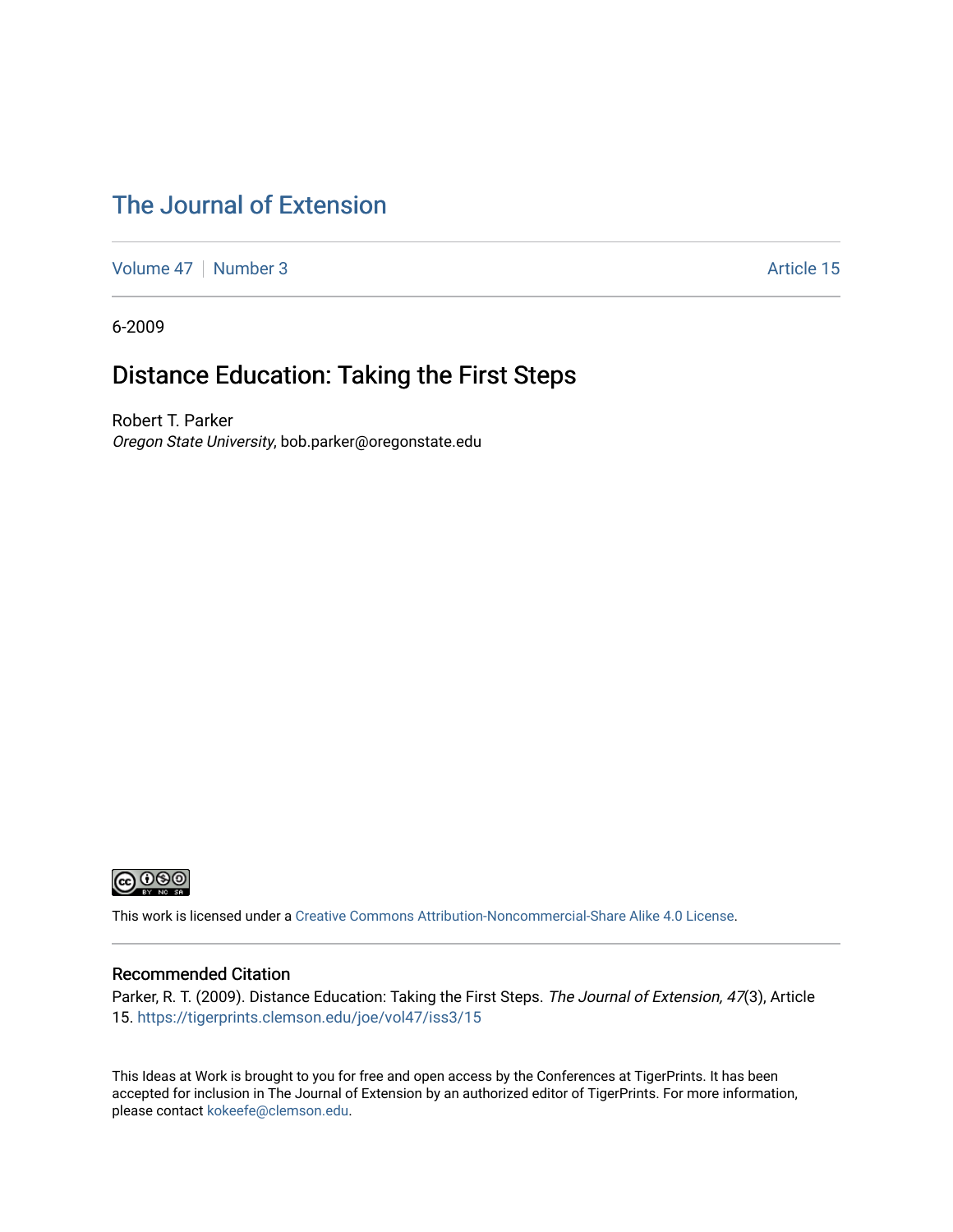

# **June 2009 Volume 47 Number 3 Article Number 3IAW5**

[Return to Current Issue](http://www.joe.org:80/joe/2009june/)

# **Distance Education: Taking the First Steps**

#### **Robert T. Parker**

Extension Forester Oregon State University, Baker County Extension Service Baker City, Oregon [bob.parker@oregonstate.edu](mailto:bob.parker@oregonstate.edu)

**Abstract:** The project described here allowed the author to investigate the creative skills and technological knowledge required to produce an effective and engaging distance education program. The module simulates a "traditional" classroom setting by synchronizing a videotaped lecture with accompanying PowerPoint slides. The product was evaluated with a test audience, which indicated a strong and positive acceptance of this format for Extension programming.

# **Introduction**

Distance education is currently the fastest growing form of domestic and international education (McIssac & Gunawardena, 2001). Today 20% of all U.S. citizens, or nearly 40 million adults, turn to the Internet for most of their science news (Horrigan, 2006), and the trend towards electronic delivery of information is going to increase for all audiences (Richardson, Clement, & Mustian, 1997). The primary audience that must adopt or reject distance education initially is county Extension educators, and Extension can either accept and adopt distance education or risk becoming obsolete (Dromgoole & Boleman, 2006; Williamson & Smoak, 2005).

While there are exciting opportunities in the distance learning arena, it is nevertheless somewhat daunting because many of us in Extension have not yet developed the capacities requisite to capitalize on those opportunities.

# **Purpose**

The main purpose for the project I describe here was to learn the skills needed to design and create educational programs specifically for a distance education format, which we had no prior experience with and recognized require special preparation (Dillon & Walsh, 1992). We also wanted to develop a production process that required a minimum of time, technical expertise, and cost, but still resulted in an effective, engaging, and flexible format that could be adopted for a wide range of future modules.

The program we elected to create is titled Forestland Taxes—Understanding Basis, a topic applicable to woodland owners nationwide. The project was funded through a \$12,000 grant from the USDA Forest Service Cooperative Forestry Programs.

The first concern was how to design our story for a multimedia format, so we utilized storyboarding*,* which methodically helps us to analyze the story frame-by-frame and to think how best to convey the message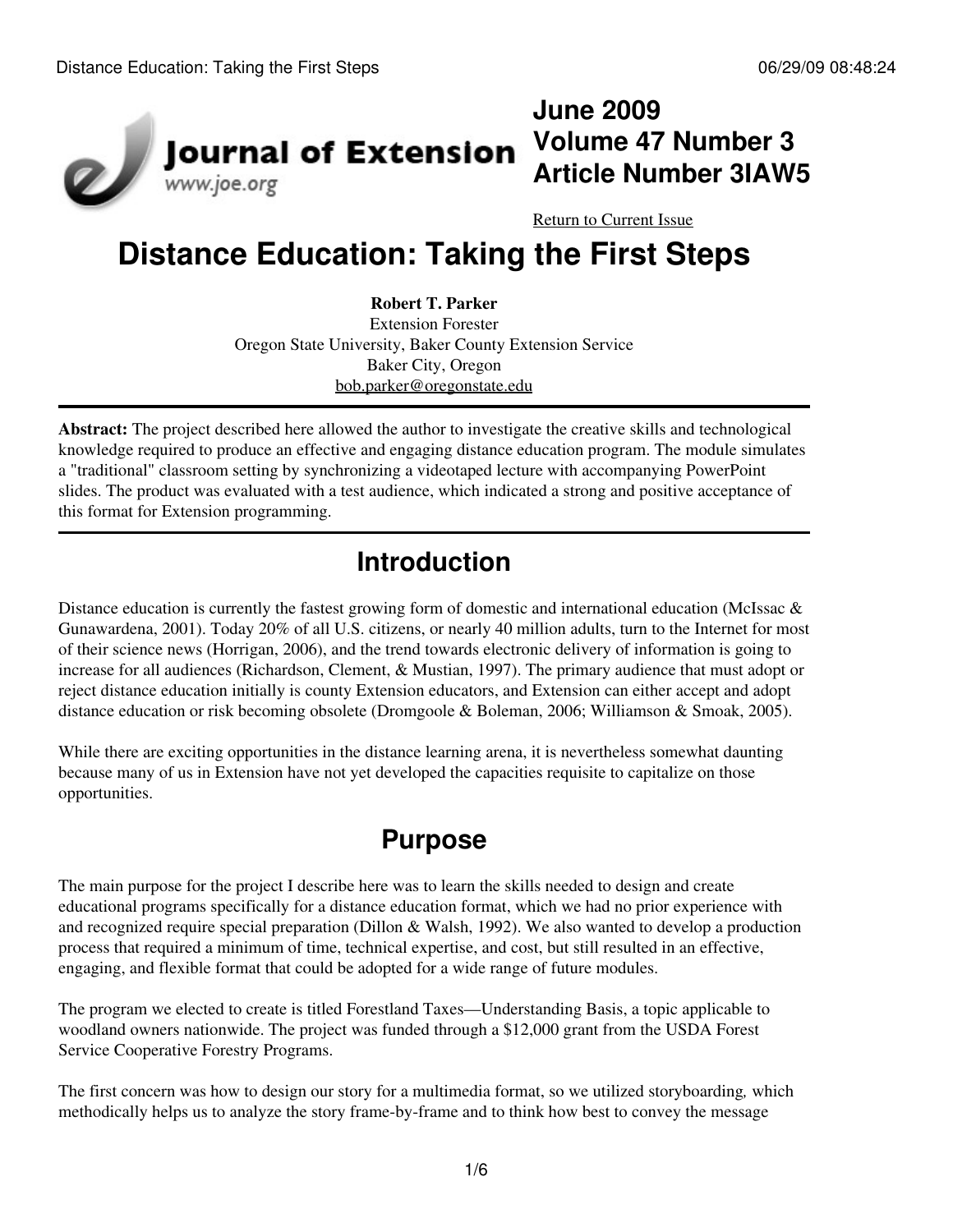through a blend of text, graphics, photographs, and video. Using a storyboard has a number of advantages (Mallon, 1995; Stevens, 2007):

- Organizes and focuses the story
- Insures the information in each medium is complementary not redundant
- Creates a detailed plan what the end product should look and sound like
- Establishes a common point of reference so participants understand the objectives
- Identifies needed transitions between story elements
- Points out mistakes, reducing revisions and costs
- Speeds up production time
- Inspires new ideas
- Provides a tool to sell the project idea to prospective teammates or financial backers
- Establishes a template for content writer to work with.

Storyboarding was undoubtedly the single most valuable new tool we employed in creating this distance education module (Figure 1).

| Lab Modes of Computer Musical                                                                | Night Missbur of Coorporter Musical                                                                                                                                        |
|----------------------------------------------------------------------------------------------|----------------------------------------------------------------------------------------------------------------------------------------------------------------------------|
| 田                                                                                            |                                                                                                                                                                            |
| foreigness seems renor user excited                                                          | French Presid Model 4<br><b>KINGST FAINTISTA AD FLANDS INSINI</b><br><b>RANGE COURS TO A GRANDWAY</b><br>- - christmas city desire                                         |
|                                                                                              | - Gilly Motervalors Assessment<br>Solidah & Stability, San Series                                                                                                          |
| <b>Brant Carol Sale</b><br>Telephone President Company of American Company President Company | Forest Parre Night 2                                                                                                                                                       |
|                                                                                              | In this most on out of a<br>A Participan state for the teachers of these printers. It is paid.                                                                             |
| description the and industry the record history purpose sharehold with the record contribute | 1 THEFT AVENUATE ARE UP TO BUILD A LARGE<br>in the mature and haust on dealer. Because over the mate holders may be completed about the foreign as well as the material of |

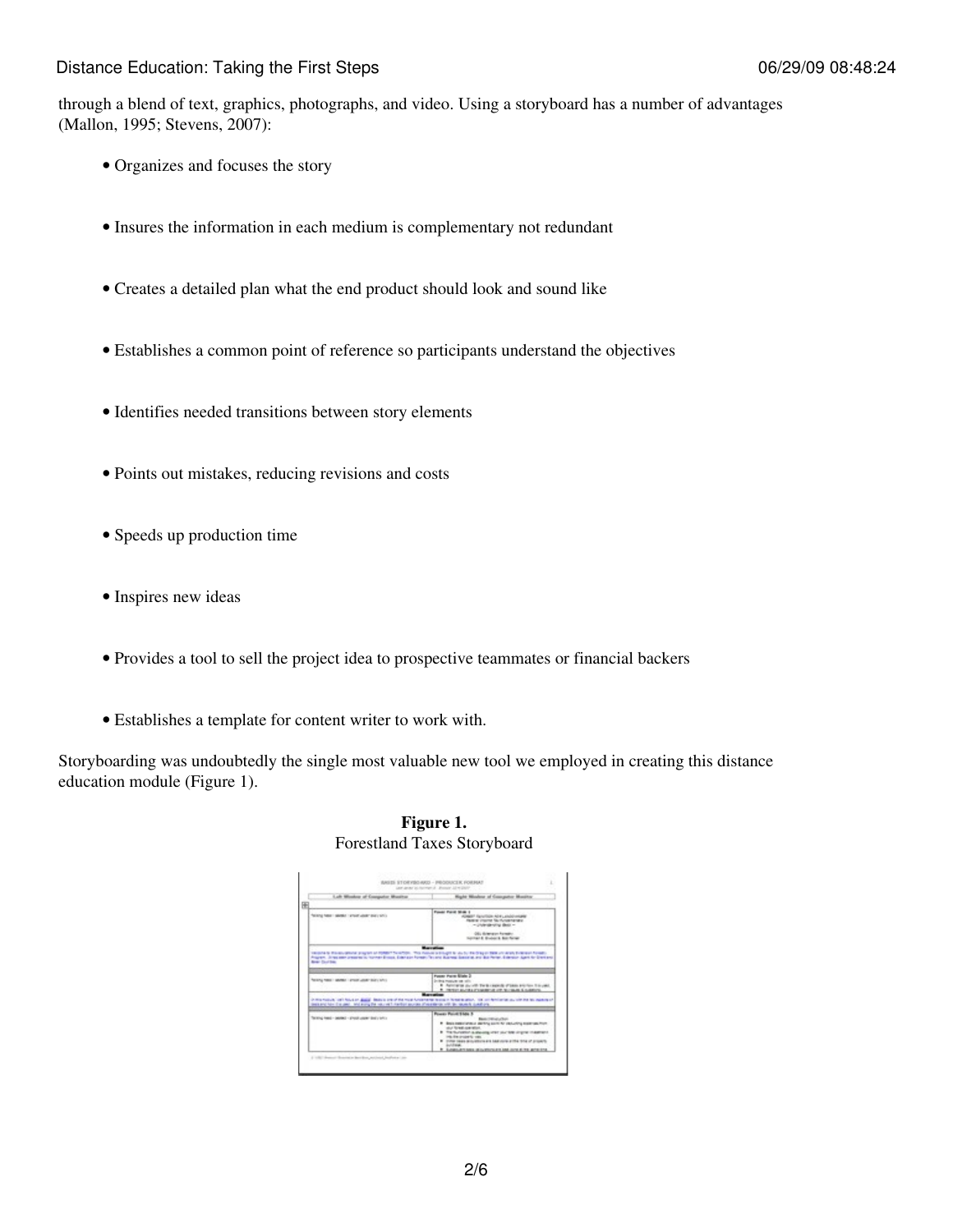Next, a PowerPoint program and accompanying script were created. In a face-to-face class, the lecturer can amplify and clarify the presentation in response to audience interactions. However, in our format, direct interactions are not possible, so a clear and thorough message was essential, which required a well-worded script.

The module includes an on-screen window displaying a videotape of the lecturer, providing a sense of connection to a real person. Good quality video and sound are requisite for a professional appearance, and authors with average skills can capture acceptable video if they use a room with good acoustics and appearance. A clip-on microphone improves the sound substantially. Good audio makes photos and video seem more intense and real, but bad sound does the reverse.

The program was created with Microsoft Producer software, which is free and easy to learn but unfortunately only runs well with Windows operating systems and the Internet Explorer Web browser.

Figure 2 shows an example of a MS Producer working window.





The video and PowerPoint slides are placed on the timeline (shown at the bottom) and then synchronized.

Figure 3 shows what the completed program looks like. When a student clicks on an item in the Table of Contents below the "talking head," the program immediately jumps to that section, allowing the student to review specific topics as needed.

#### **Figure 3.** Program in Progress

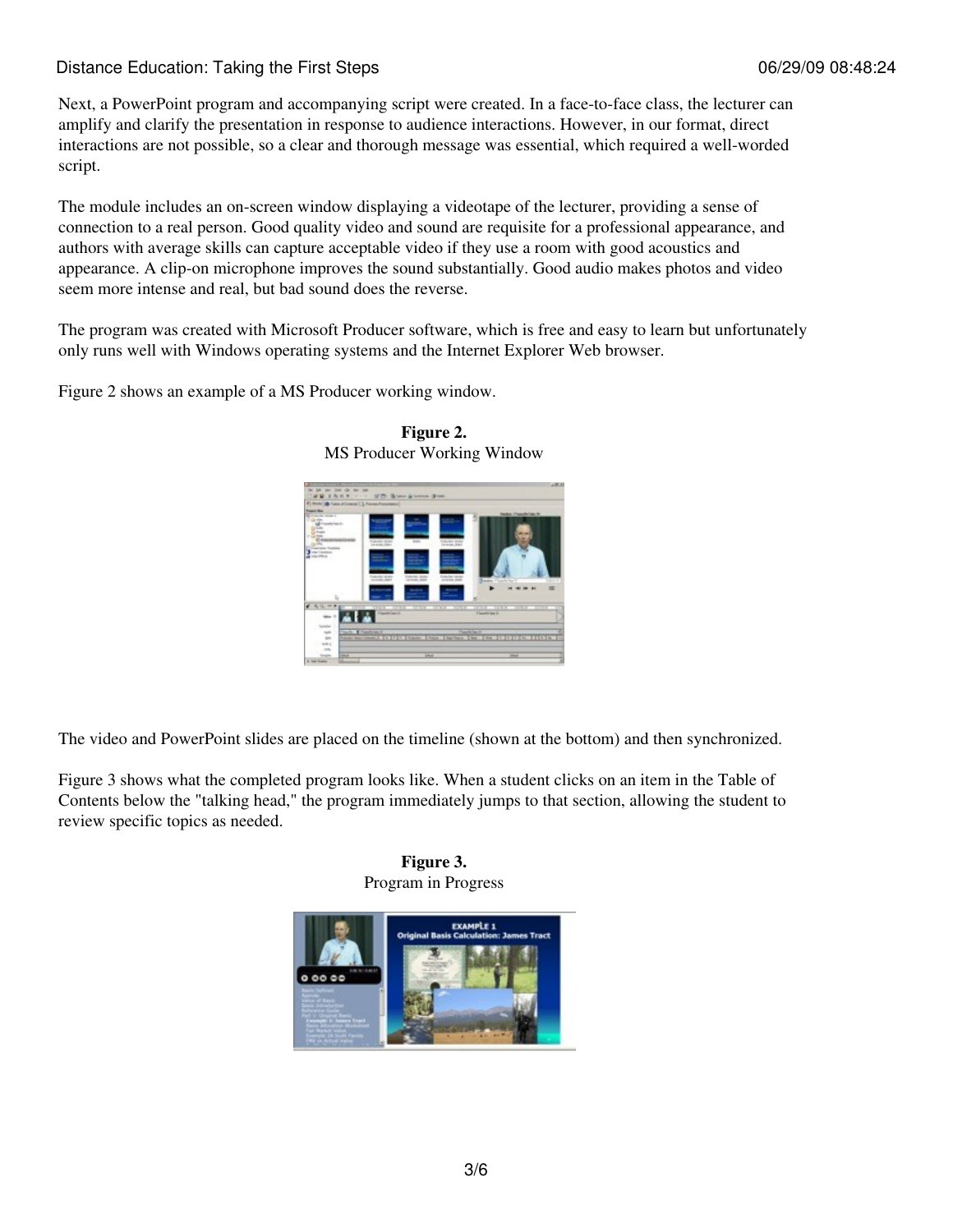# **Results and Discussion**

The program was tested with 12 Master Woodland Managers (MWMs) and 12 Forestry Extension personnel. We created an 18-point questionnaire to evaluate the look, feel, and effectiveness of the program. The respondents rated each question on a scale of 1 (poor) to 5 (good). They also were encouraged to write a detailed response to each question. A graph depicting their average responses is shown in Figure 4.





The MWMs consistently rated the program very positively. The Extension staff response was also positive, although somewhat less so. Many respondents affirmed they would like Extension to offer more programs through this particular format.

The written comments also provided useful insights.

- "This is a perfect format for the information as it is well-organized and clear, and it is easy to review a section, as needed."
- "I would attend a live educational program but with time constraints would use this type more frequently."
- "The only better way in my estimation would be a live lecture. A CD lets you repeat which is actually better than a lecture."

A number of changes were made to the program as a result of the questionnaire. We shortened it from 65 minutes to 45, a few slides were enhanced to make them more readable on-screen, and some topics were addressed in greater detail.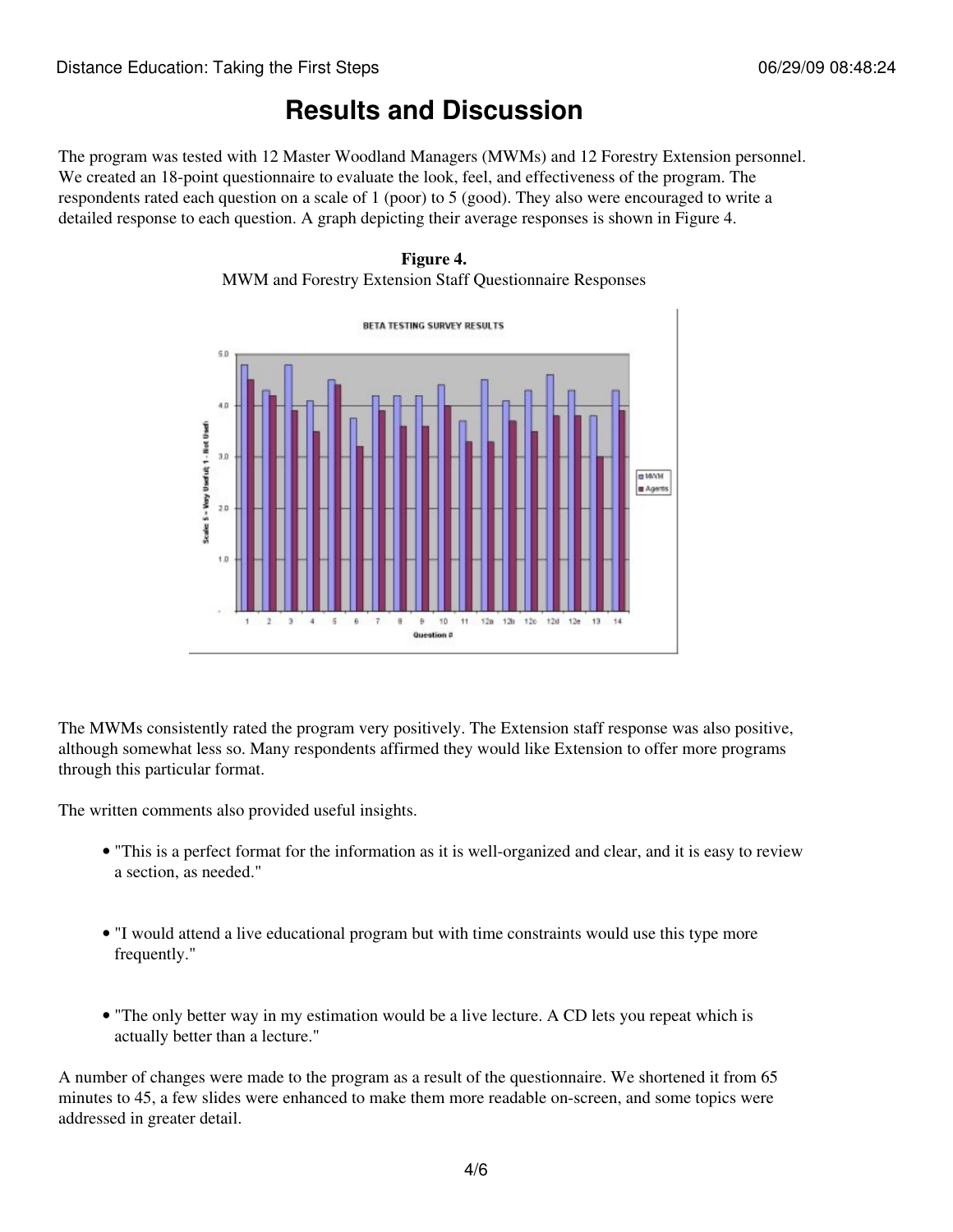Sophisticated technical skills are not requisite to create a distance education module and should not be an overriding concern. This author possessed only rudimentary PowerPoint skills and was initially intimidated by the new software. But once I jumped in and started working with Producer, I found it very easy to use. Realistically, if you can create a PowerPoint program, you can create a distance education module similar in complexity to Forestland Taxes. The length of time required for a novice to create his or her first module will vary widely depending on the skills, aptitude, and motivation of the individual and, probably more important, the complexity of the project, which is a good argument for keeping the first project short and simple.

We found that focused, hands-on training can substantially shorten the learning curve and improve product quality. Our effort benefited from approximately 2 days of training from Bob Rost and Steve Dodrill at OSU's Department of Extension and Experiment Station Communications (EESC) on: storyboarding, capturing video and audio, video editing, and using the MS Producer software. We were also assisted by Jeff Hino at the OSU College of Forestry's Media Center, who videotaped the lecture in a professional-quality recording facility, improving the appearance and sound quality of the lecture video.

The EESC training and our hands-on practical experience have provided sufficient knowledge and skill that creating future distance education modules will require an effort similar to that of creating "traditionally" formatted modules. And we can now mentor others and help them avoid mistakes and pitfalls that lengthened our time unnecessarily.

Previous work with woodland owners indicated forestland taxes was a high-priority topic and suitable for this project. But in general, we don't yet understand well the needs and interests of people most likely to use distance education, so well-designed surveys would help us strategize where best to put our energies to reach these new audiences (Bardon, Hazel, & Miller 2007).

### **Conclusions**

Our module has been well received, and our clients indicate they would like to see Extension offer more products on this format. The project demonstrated that learning the creative and technical skills required for creating distance education materials in this format is not difficult, and, once the basic skills are developed, outside expertise and financial requirements are minimal while the opportunities to reach new audiences and maintain relevance in the education marketplace are significantly expanded. This benefit seems to justify the relatively minimal investment of time and effort.

### **References**

Bardon, R., Hazel, D., & Miller, K. (2007). Preferred information delivery methods of North Carolina forest landowners. *Journal of Extension* [On-line], 45(5) Article 5FEA3. Available at: <http://www.joe.org/joe/2007october/a3.php>

Dillon, C., & Walsh, S. (1992). Faculty: The neglected resource in distance education. *American Journal of Distance Education*, 6(3), 5-21.

Dromgoole, D., & Boleman, C. (2006). Distance education: Perceived barriers and opportunities related to Extension program delivery. *Journal of Extension* [On-line], 44(5) Article 5RIB1. Available at: <http://www.joe.org/joe/2006october/rb1.php>

Horrigan, J. (2006). The Internet as a resource for news and information about science: The convenience of getting scientific material on the web opens doors to better attitudes and understanding of science. *PEW*